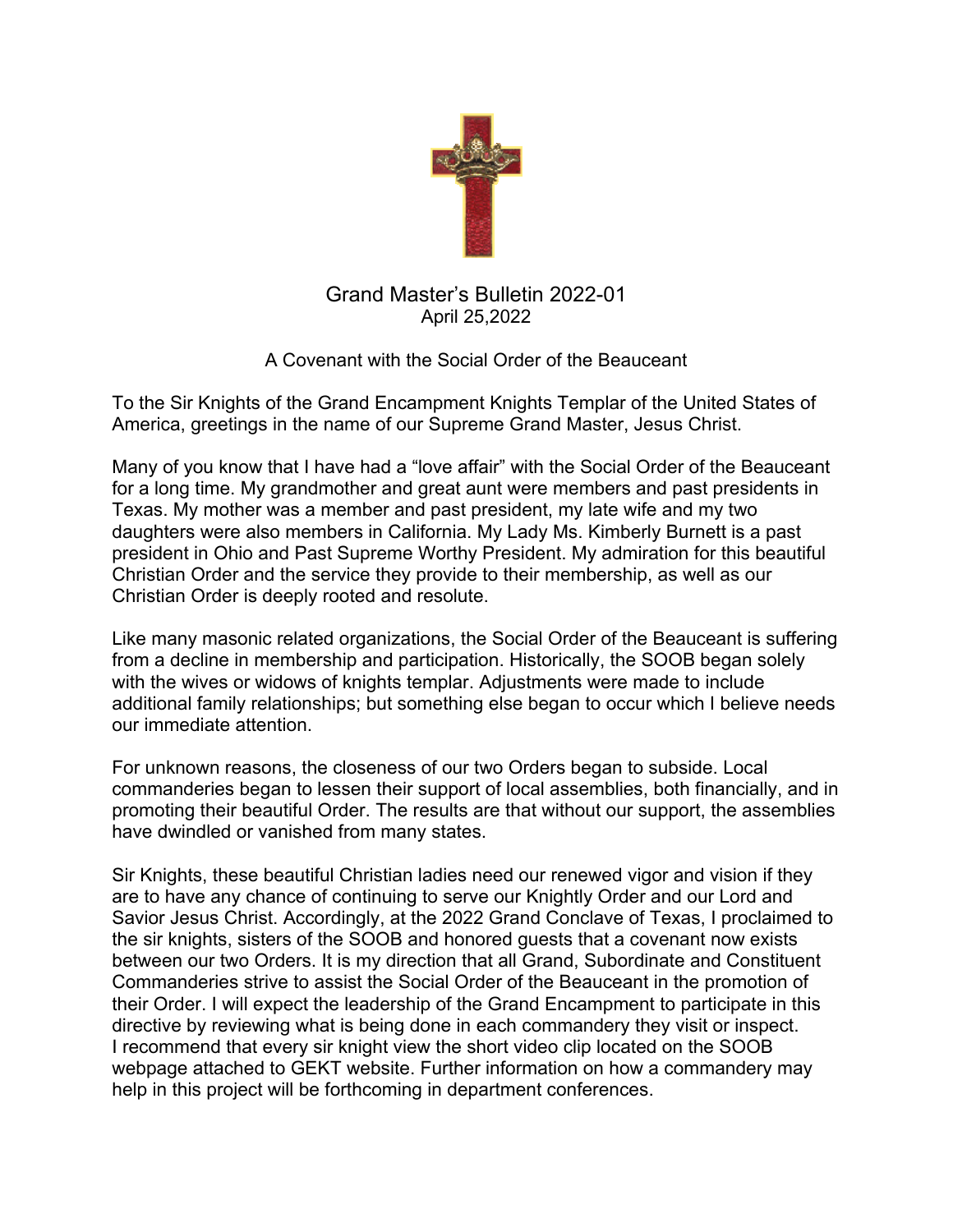My beloved knights, this is a necessary and worthwhile endeavor for all of us. We cannot and will not fail in this mission.

Let me share some of the history of their beautiful Order with you:

The Social Order of the Beauceant originally started at the suggestion of the Commandery in Denver, Colorado. Asked to host the 25th Triennial Conclave for the Grand Encampment of the Knights Templar which was to be held in their city in August 1892, the Sir Knights felt with only one Commandery and a membership of just over three hundred they needed help. Their wives agreed to supply the help.

The decision was made to expand when the ladies assisted their sir knights for the 1913 Triennial. It was then that the first members from other cities were initiated. From that small start, the order expanded to over 15,000 members. Sadly, there are now less than 3,000 members within 46 Assemblies across the country.

Beautiful and impressive, the Beauceant ritual contains many lessons which are in direct line with Templary, telling the story of the Poor Fellow Soldiers of Jesus Christ. Exemplification is by a cadre of seventeen officers in the local Assemblies and nineteen officers in the Supreme Assembly.

Eligibility to Membership – wives, widows, mothers, sisters, daughters and granddaughters of Knights Templar of United States of America, or mothers, sisters, daughters, and granddaughters of a member, who are, or were at time of death in good standing in a Commandery or an Assembly are eligible to membership. A petitioner must be at least 18 years of age at the time of petitioning.

One of the most basic landmarks of the order is the admonition to "cultivate the spirit of love for and loyalty to each other, and the Order of Knights Templar, and the reciprocal consideration due the order." With that in mind, the Beauceant in 1957 adopted the Commandery's Knights Templar Eye Foundation as their official charity. Since that time, they have donated over three million dollars to the Eye Foundation.

Today's Beauceant is an order with a long history of support to the Commandery, one that has proven to be a source of pleasure and benefit both to them and to the Sir Knights. It is a history they are proud of and one they wish to maintain. Therefore, they continue to cheerfully fulfill requests to assist with entertainment and hospitality at any level of their organization.

For Questions or Comments regarding Membership Supreme Recorder – (Mrs. John) Jacqueline Ellermann Elizabethtown Assembly No. 265, PA 323 Lone Lane, Allentown, PA 18104-9585 Phone: 610-398-3152 email: [jckellermann@yahoo.com](javascript:DeCryptX()